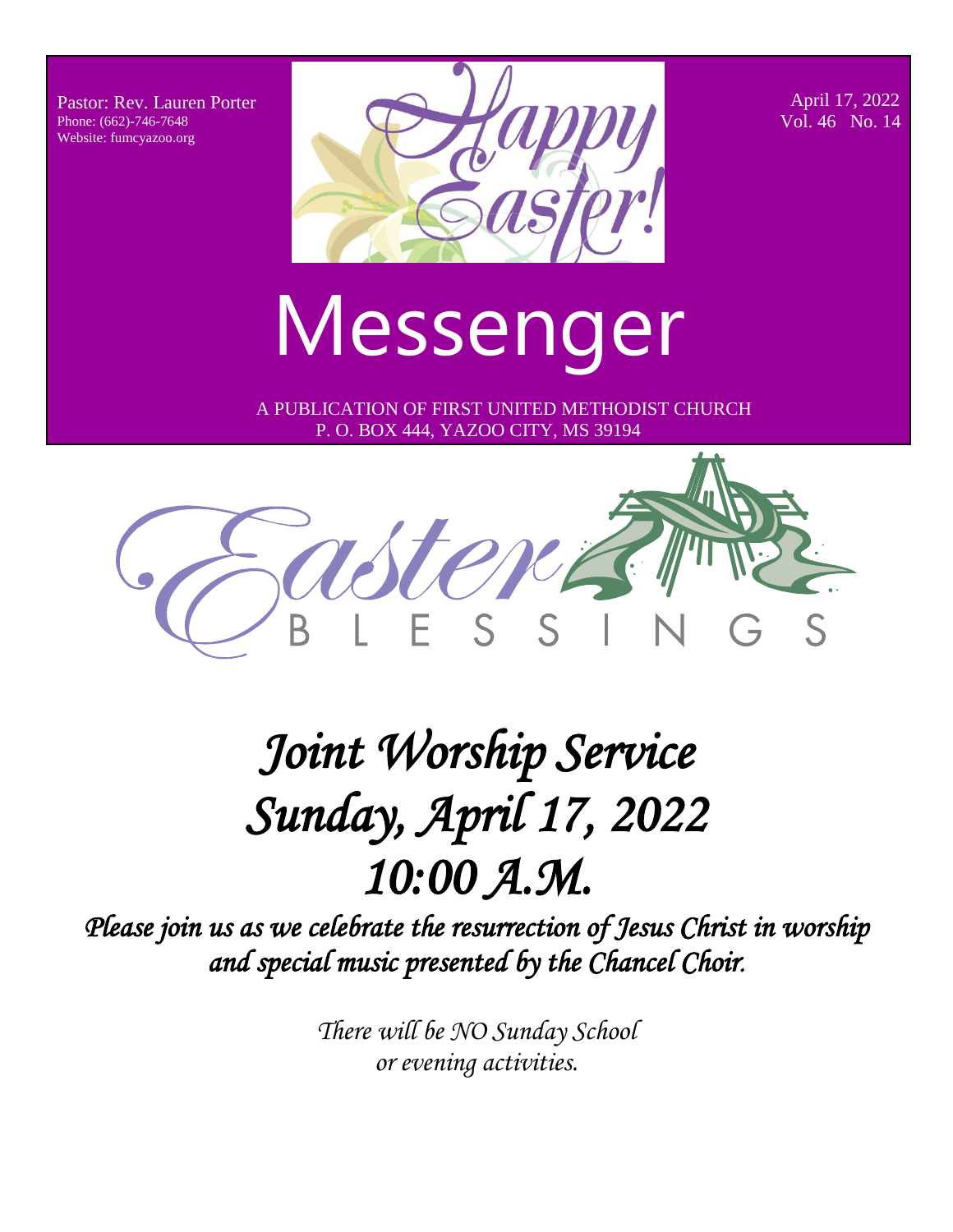tpril

**Pastor: Rev. APRIL 20**<br>
Privation on a dor<br>
Privation on a dor  $\begin{bmatrix}\n \bullet & 16 \\
 \bullet & 16\n \end{bmatrix}$ No evening activities<br>MONDAN APPH 19 Church Office Closed **SUNDAY***,* **APRIL 17** 10:00 a.m. Joint Worship Service No Sunday School **MONDAY***,* **APRIL 18**

- 5:45 p.m. Planet 456 & Children's Bible Study
	- 6:00 p.m. Youth Small Group
	- 6:00 p.m. Adult Bible study
	- 6:15 p.m. Snack Supper

#### **SATURDAY, APRIL 23**

9-12 noon Methodist Market



- 19. Caroline Swafford
- 20. Jo Ed Woodard
- 21. Jake Louis Paul Craig Paul
- 23. Denver Martin



#### **The King**

hailed Jesus as their king — though he wasn't the Sometimes we speak or shout the truth without realizing just how right we are. That happened during Holy Week, first when Jesus rode into Jerusalem on a donkey. The palm-waving crowd earthly king they wanted.

 Days later, during Jesus' trial, Pilate taunted the Pharisees, saying, "Here is your king." Furious, they protested, "We have no king but Caesar." Pilate turned Jesus over to them. But still wanting to needle the insistent persecutors, he wrote a sign reading "The King of the Jews" and had it fastened above Jesus' cross (John 19:19).

 Was Jesus a king? Witnesses of the Resurrection thought so. The first Christians were accused of "saying there is another king, Jesus" (Acts 17:7). The writer of Revelation envisions the day when the whole world will understand that the risen Christ isn't only Lord and Savior but also "Lord of lords and King of kings" (Revelation 17:14).

### **Christ Has Triumphed!**



Tomb, thou shalt not hold him longer; Death is strong, but life is stronger. Stronger than the dark, the light; Stronger than the wrong, the right. Faith and hope triumphant say, Christ will rise on Easter Day.

—Phillips Brooks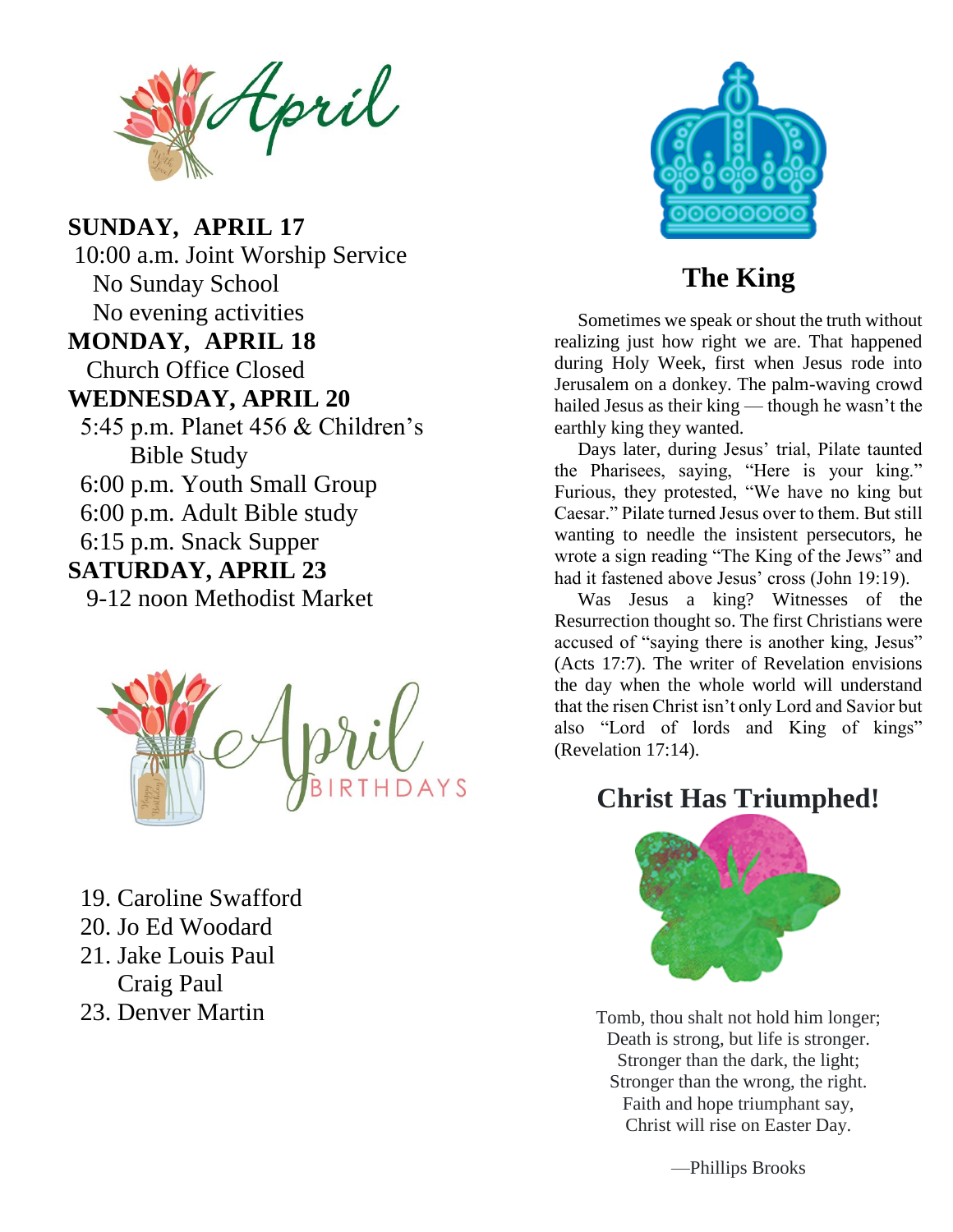

 There will be no Sunday School this week. We will have a joint Easter Service at  $10:00$  a.m.

Next week we will conclude with our Sunday school series, **Living a Godly Life.**

#### **W.O.W WEDNESDAY CHILDREN'S MINISTRY**

 W.O.W Wednesdays children's Bible Study only has a few more weeks remaining. We hope to see the kids on Wednesday's at 5:15 p.m. Supper will follow at 6:00 p.m. We have had such a fun time this year with the children. We hope to see more faces join us in the future.

Solid Ground

**Youth Sunday School**

There will be no Sunday School this week. We will have a joint Easter Service at 10:00 a.m. Next Sunday, we will finish our series, **Living a Godly Life**.

# **Sunday & Wednesday Night Group**

Last Wednesday, we concluded our Lenten Scripture readings and discussions. This was such a great experience for all of us to dive into the scriptures and have great open discussions. We will not meet this Sunday due to Easter, but Bible Study will meet on Wednesday night at 6:00 p.m.

### **Lake Junaluska/M28 Camp**

M28 Camp at Lake Junaluska, North Carolina is July 8-11. All our spots have been filled, but if there are any cancellations the Camp will notify us. We are excited to finally be going back for Summer Worship in the Mountains.

# **THANK YOU! THANK YOU!**

A special thanks to Owen and Mary Lou Richards for hosting the Youth for a Palm Sunday Cook-out and Volleyball games. The teens had a great time of food and fellowship together.